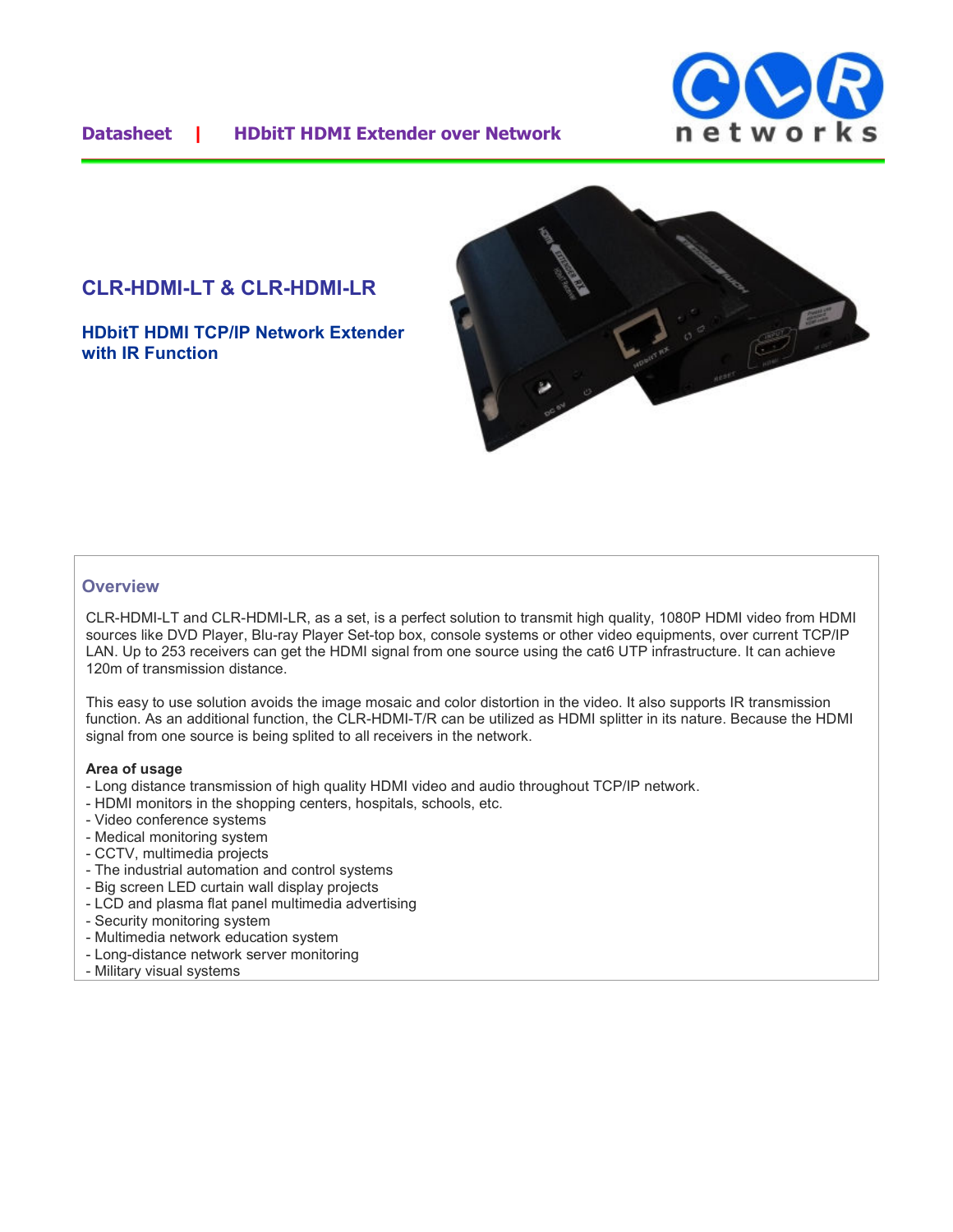

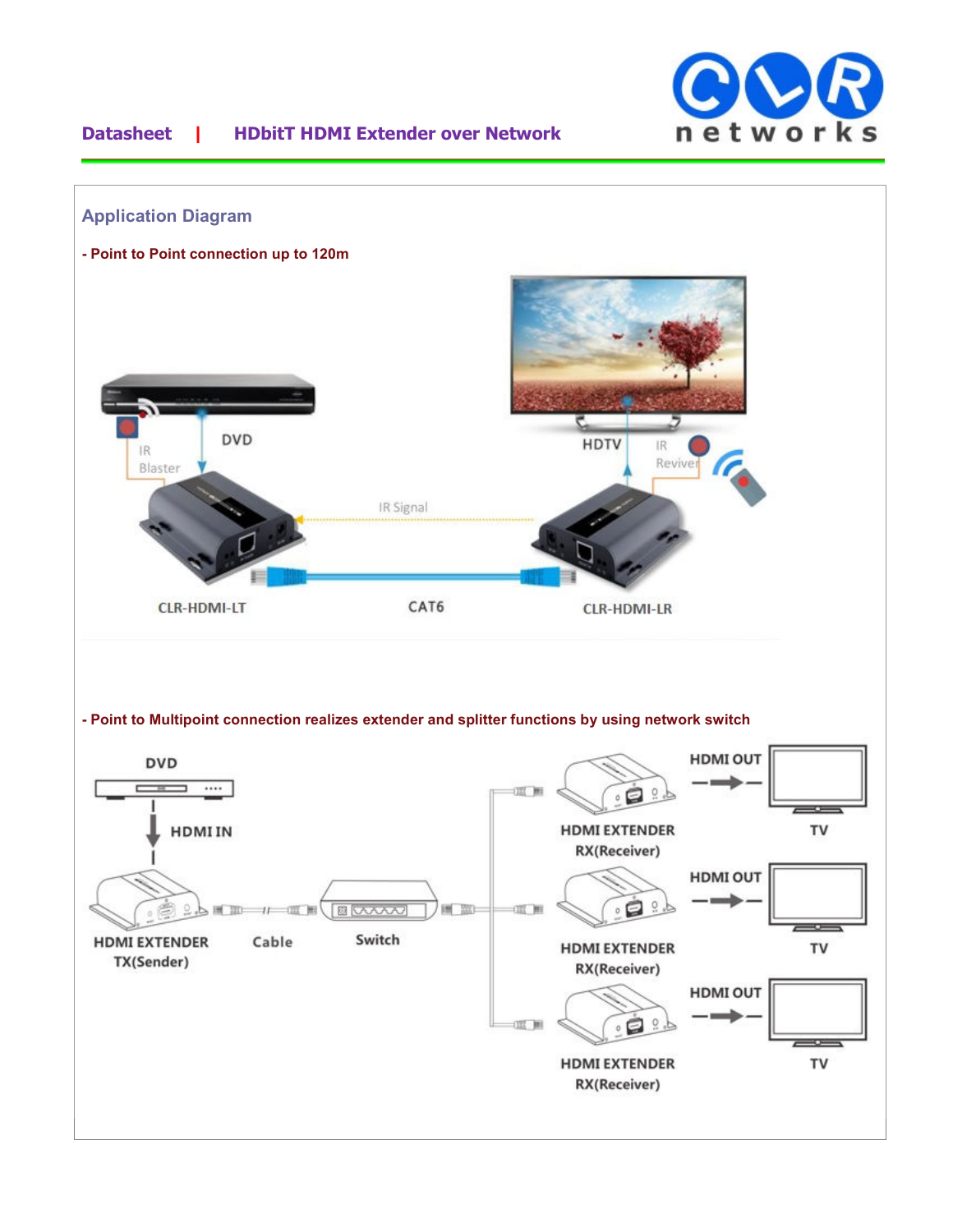## **Datasheet | HDbitT HDMI Extender over Network**



#### **Features**

- Supports full standard HDMI specifications including full HD 1080p, deep color, lip sync and CEC.
- HDCP compatible
- 120m HDMI signal over Cat6 cable
- Supports all high resolution multichannel audio formats including Dolby Digital Plus, 7.1 LPCM, Dolby TrueHD and DTS Master Audio.
- Extends HDMI and IR signals by converting them to standard IP network signals
- Long distance HDMI signal transmission whereever you want in your network.
- HDMI splitting and distribution function. 1pcs transmitter + N pcs receivers. Extend and split by LAN
- IR infrared pass-through to control the source device at a long distance location.
- Auto adjustment to achieve the best display by matching cable length.
- Plug & Play
- Elegant design, dust proof, anti-fingerprints, easy heat dissipation



### **LEDs & Ports**